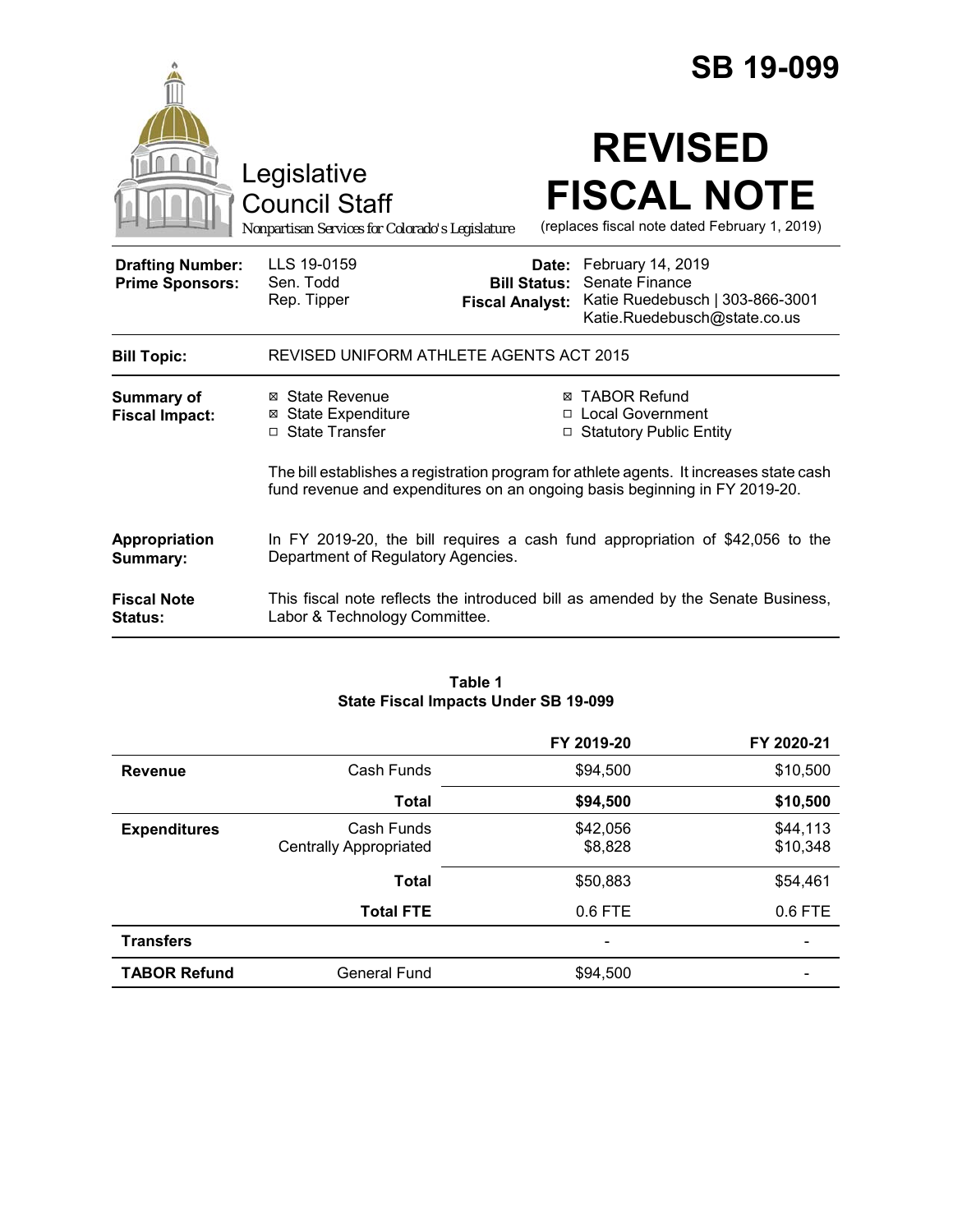# **Summary of Legislation**

This bill repeals and reenacts the "Revised Uniform Athlete Agents Act (2015)" (RUAAA). An athlete agent is a professional who contracts with student athletes to represent them for purposes of securing a professional sports services or endorsement contract, or who advises the athlete in financial, business, or career management issues or manages those issues on the athlete's behalf.

The bill creates a registration program for athlete agents in the Division of Professions and Occupations in the Department of Regulatory Agencies (DORA), effective January 1, 2020. Athlete agents must register with DORA every two years and pay a registration fee established by DORA, to be deposited in the Division of Professions and Occupations Cash Fund.

The bill establishes requirements for registration and renewal, specifies circumstances in which an application may be declined, and identifies cases in which a registration may be suspended or revoked. The bill also lists requirements for contracts between athletes and agents, and specifies prohibited conduct by an agent, and continues current criminal penalties and civil remedies for a violation.

Certain notices are required to be given to educational institutions where student athletes enter into a contract with an athlete agent. Educational institutions are required to notify DORA and the professional league or players association with which an athlete agent is associated if a violation of the RUAAA occurs.

The act repeals on September 1, 2027.

# **Background**

House Bill 08-1058 established the original Uniform Athlete Agents Act (UAAA), which required the Division of Professions and Occupations within DORA to regulate athlete agents. DORA registered 6 athlete agents during the registration program's existence. HB 10-1128 repealed much of the act and terminated the requirement that DORA regulate athlete agents; however, the criminal and civil penalties were not repealed and remain in current law.

# **Assumptions**

The fiscal note assumes that:

- 50 athlete agents will register in FY 2019-20 and FY 2020-21 based on the number of registered agents in surrounding states (ranging from 26 to 153), and accounting for population increases and industry growth; and
- athlete agents will comply with the law.

# **Comparable Crime Analysis**

Legislative Council Staff is required to include certain information in the fiscal note for any bill that creates a new crime, changes the classification of an existing crime, or changes an element of an existing crime. The following sections outline data on crimes that are comparable to the offense in this bill and discuss assumptions on future rates of criminal convictions under the bill.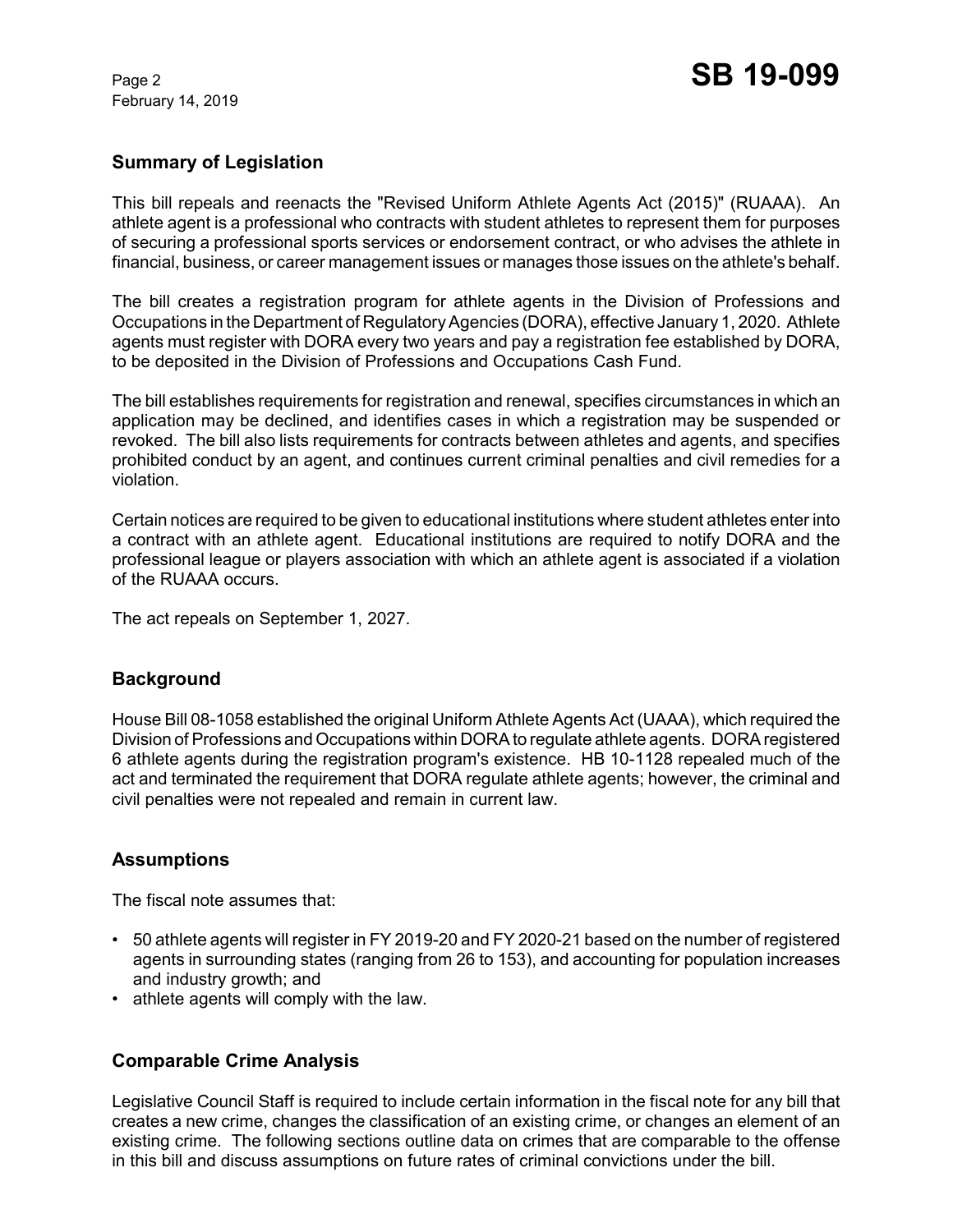**Prior conviction data**. The criminal and civil penalties for violating provisions of the Uniform Athlete Agents Act were left in the statute after the act was substantially repealed. The bill reenacts the penalties as they are under current statute — a class 2 misdemeanor for first offense, and a class 6 felony for a second and subsequent offense — and expands the list of prohibited conduct to include failing to register with DORA; initiating contact with a student athlete if unregistered; and encouraging an individual to act on behalf of the athlete agent. Since 2008, there have been no criminal charges filed against athlete agents.

Visit leg.colorado.gov/fiscalnotes for more information about criminal justice costs in fiscal notes.

### **State Revenue**

The bill increases revenue to the Division of Professions and Occupations Cash Fund in DORA by an estimated \$94,500 in FY 2019-20 and \$10,500 in FY 2020-21 from registration fees. While the bill could increase fine revenue from criminal penalties, civil penalties, and court fees, the fiscal note assumes a negligible increase in fine revenue, which is discussed further below.

**Fee impact on athlete agents**. Colorado law requires legislative service agency review of measures which create or increase any fee collected by a state agency. These fee amounts are estimates only, actual fees will be set administratively by DORA based on cash fund balance, estimated program costs, and the estimated number of athlete agents subject to the fee. Fee revenue is subject to TABOR. Table 2 below identifies the fee impact of this bill.

| <b>Fiscal Year</b> | Type of Fee                 | <b>Proposed</b><br>Fee | <b>Number</b><br><b>Affected</b> | <b>Total Fee</b><br>Impact |
|--------------------|-----------------------------|------------------------|----------------------------------|----------------------------|
| FY 2019-20         | Initial 2-year registration | \$2.100                | 45                               | \$94,500                   |
|                    |                             |                        | <b>FY 2019-20 Total</b>          | \$94,500                   |
| FY 2020-21         | Initial 2-year registration | \$2.100                | 5                                | \$10,500                   |
|                    |                             |                        | <b>FY 2020-21 Total</b>          | \$10,500                   |

#### **Table 2 Fee Impact on Athlete Agents**

**Criminal and civil penalties.**The criminal penalties for prohibited conduct under the bill include a class 2 misdemeanor for a first offense, and a class 6 felony for a second and subsequent offense. While these penalties exist in current law, the list of prohibited conduct is expanded slightly under the bill (see Comparable Crime section). Because there have been no criminal violations filed against athlete agents, the fiscal note assumes a negligible increase in state revenue to the Fines Collection Cash Fund in the Judicial Department. As a point of reference, the fine penalty for a class 2 misdemeanor ranges from \$250 to \$1,000 and the fine penalty for a class 6 felony ranges from \$1,000 to \$100,000

The bill also increases the civil penalty from a maximum of \$25,000 to a range from \$25,000 to \$50,000, and classifies these penalties as deceptive trade practices, with the fine revenue going to the General Fund. Because there have been no criminal filings under the original UAAA, the fiscal note assumes a negligible increase to General Fund revenue from civil penalties.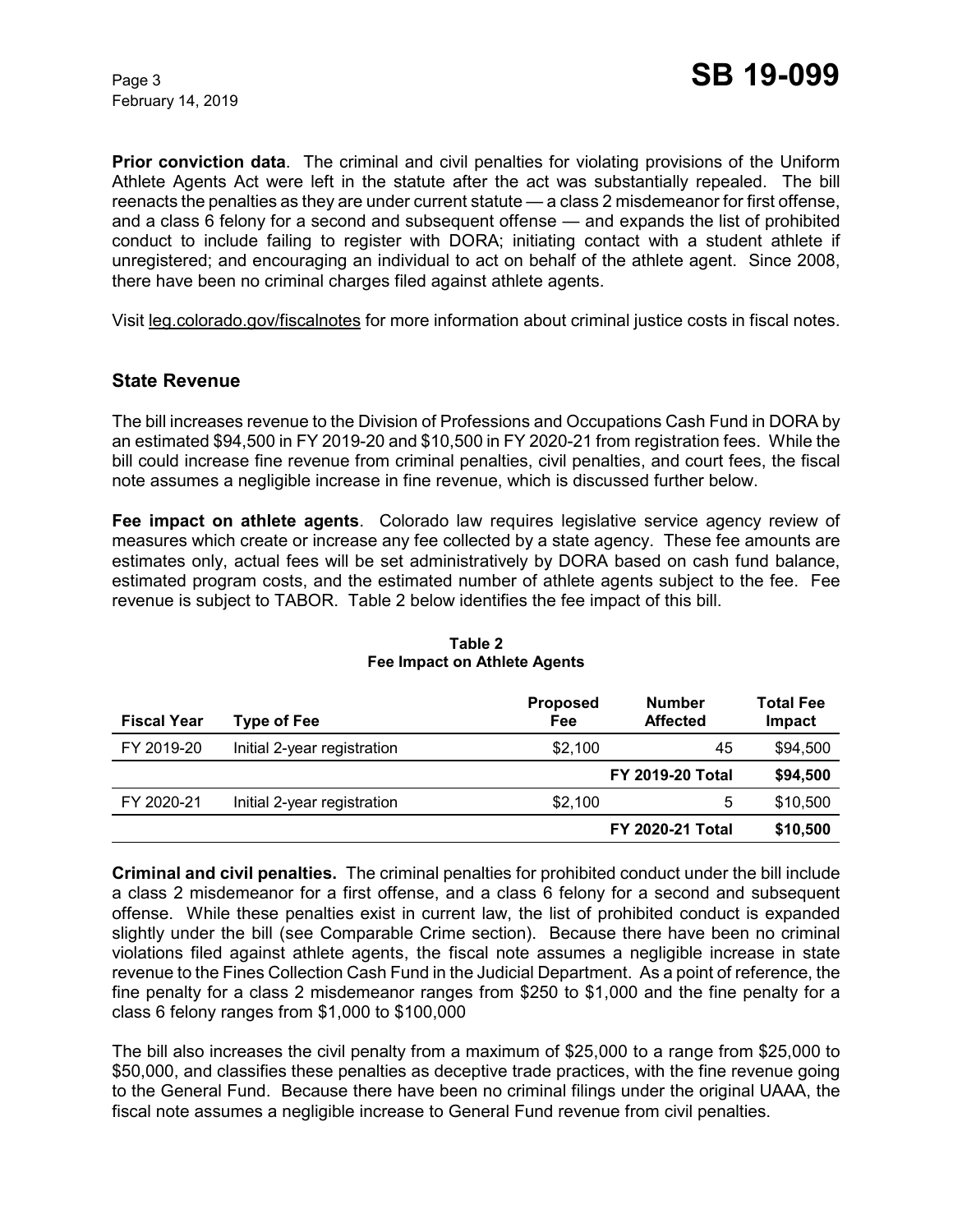**Court and administrative fees.** The fiscal note assumes a negligible increase in criminal and civil case filings, and thus a negligible increase to state fee revenue. Fees are imposed for a variety of court-related costs, which vary based on the offense and the type of court. Typical fees may include such items as probation supervision, drug or sex offender surcharges, genetic testing, victim compensation, late fees, and other administrative fees. Some fee revenue is shared with local governments; please refer to the Local Government Impact section for additional information

## **State Expenditures**

The bill increases state cash fund expenditures for DORA by \$50,883 in FY 2019-20 and \$54,461 in FY 2020-21 from the Division of Professions and Occupations Cash Fund to establish and administer a registration program for athlete agents. It is also expected to minimally impact workloads in Judicial Department, higher educational institutions, the Department of Law, and the Department of Corrections on an ongoing basis.

|                                                    | FY 2019-20 | FY 2020-21 |
|----------------------------------------------------|------------|------------|
| <b>Department of Regulatory Agencies</b>           |            |            |
| <b>Personal Services</b>                           | \$36,783   | \$43,448   |
| <b>Operating Expenses and Capital Outlay Costs</b> | \$5,273    | \$665      |
| Centrally Appropriated Costs*                      | \$8,828    | \$10,348   |
| FTE - Personal Services                            | $0.6$ FTE  | $0.6$ FTE  |
| <b>Total Cost</b>                                  | \$50,883   | \$54,461   |
| Total FTE                                          | $0.6$ FTE  | $0.6$ FTE  |

### **Table 3 Expenditures Under SB 19-099**

 *\* Centrally appropriated costs are not included in the bill's appropriation.*

**Department of Regulatory Agencies.** Beginning in FY 2019-20, DORA will require 0.6 FTE to implement this program, including updating database tables, conducting rulemaking and outreach, and updating the department's website and forms. On an ongoing basis, DORA requires 0.6 FTE to respond to inquiries, process applications, and investigate complaints.

**Judicial Department.** The bill includes a class 2 misdemeanor for a first offense and a class 6 felony for a second or subsequent offense; however, those are existing penalties that were established by the original UAAA. There have been no criminal filings under the original UAAA. As a result, the fiscal note assumes that athlete agents will comply with the law and create no increase for the Judicial Department's criminal filings and workload.

**Educational institutions.** The bill slightly increases workload for institutions of K-12 and higher education by requiring these institutions to notify DORA and other organizations if an athlete agent commits a violation. This minimal workload increase can be accomplished within the existing appropriations of these institutions.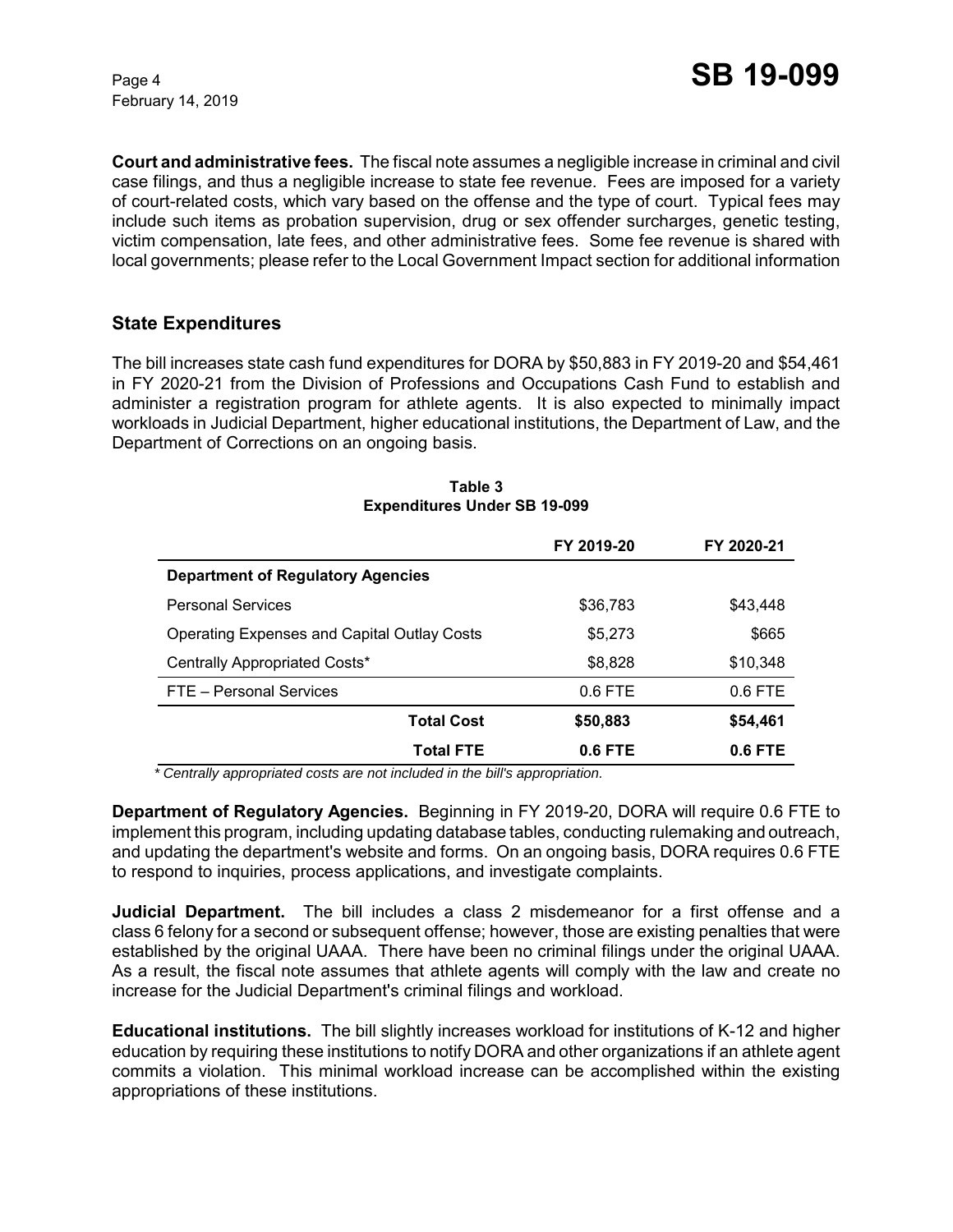**Department of Law.** Under the bill, the Department of Regulatory Agencies will require 100 hours of legal services, provided by the Department of Law. This minimal increase in legal services costs will be accounted for through the annual budget process, with the Department of Law billing client agencies based on their historical utilization of legal services. Therefore, no change in appropriations is required in this bill.

**Department of Corrections.** To the extent that this bill increases the number of persons sentenced to the DOC, costs will increase. However, at this time it is assumed that the likelihood of persons being sentenced to the custody of the DOC is minimal and that any increase in costs will be addressed through the annual budget process, if necessary.

**TABOR refund.** The bill is expected to increase state General Fund obligations for TABOR refunds by \$94,500 in FY 2019-20. Under current law and the December 2018 forecast, the bill will correspondingly increase the amount refunded to taxpayers via sales tax refunds on income tax returns for tax year 2020. The state is not expected to collect a TABOR surplus in FY 2020-21.

**Centrally appropriated costs.** Pursuant to a Joint Budget Committee policy, certain costs associated with this bill are addressed through the annual budget process and centrally appropriated in the Long Bill or supplemental appropriations bills, rather than in this bill. These costs, which include employee insurance and supplemental employee retirement payments, are estimated to be \$8,828 in FY 2019-20 and \$10,348 in FY 2020-21.

## **Local Government**

**County court expenditures.** The bill may increase workload for district attorneys to prosecute any new misdemeanor offenses under the bill. To the extent that this bill increases misdemeanor convictions and offenders are sentenced to jail, costs will increase. Under current law, a court may sentence an offender to jail for a class 2 misdemeanor for a period of between 3 and 12 months. Because the courts have the discretion of incarceration or imposing a fine from \$250 to \$1,000, the precise impact at the local level cannot be determined. The cost to house an offender in county jails varies from about \$53 to \$114 per day. The fiscal note assumes that the impact of this bill on county courts will be negligible.

**Denver County Court expenditures.** The bill may result in a negligible increase in workload for the Denver County Court, managed and funded by Denver City and County. The court will try class 2 misdemeanor offenses under the bill. Because the courts have the discretion of incarceration or imposing a fine, the precise impact cannot be determined but is expected to be negligible. For a class 2 misdemeanor, the fine range is from \$250 to \$1,000, and the jail sentence range is from 3 to 12 months. The cost to house an offender in county jails varies from \$53 to \$114 per day. Probation services in the Denver County Courts may also experience a negligible increase in workload to supervise persons convicted under the bill.

## **Effective Date**

The bill takes effect August 2, 2019, if the General Assembly adjourns on May 3, 2019, as scheduled, and no referendum petition is filed.